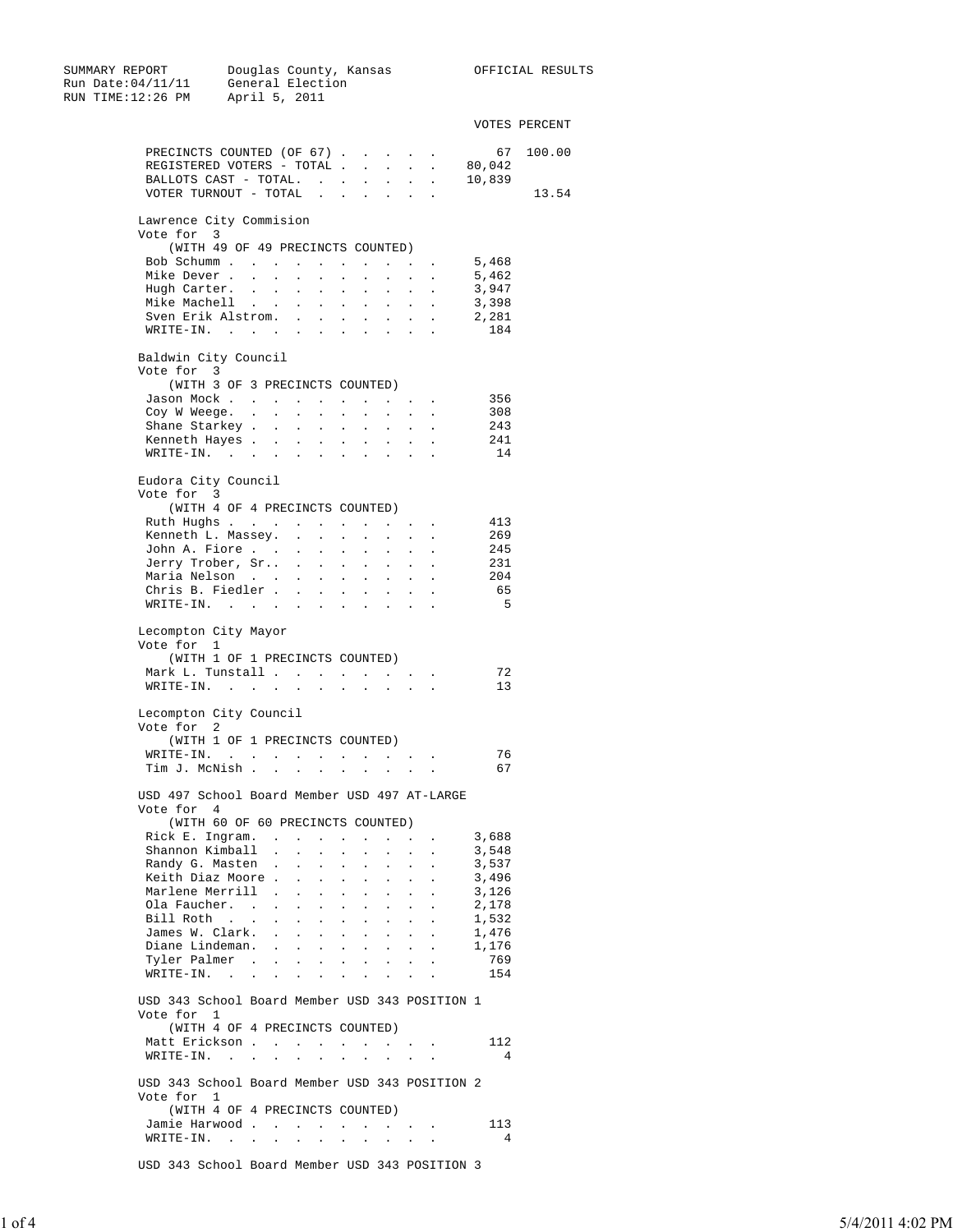Vote for 1 (WITH 4 OF 4 PRECINCTS COUNTED) Jenny Morgison. . . . . . . . . 122 WRITE-IN. . . . . . . . . . . . . . 7 USD 343 School Board Member USD 343 POSITION 7 AT-LARGE Vote for 1 (WITH 4 OF 4 PRECINCTS COUNTED) Donna Bergmann. . . . . . . . . 61 Travis O. Daniels. . . . . . . . 60  $WRTTE-IN.$  . . . . . . . . . . . . . 3 USD 348 School Board Member USD 348 DIST. 1 POSITION 1 Vote for 1 (WITH 8 OF 8 PRECINCTS COUNTED) Nick Harris. . . . . . . . . . . 617 Shawn Nelson . . . . . . . . . 362 WRITE-IN. . . . . . . . . . . 1 USD 348 School Board Member USD 348 DIST. 2 POSITION 2 Vote for 1 (WITH 8 OF 8 PRECINCTS COUNTED) Sandy Chapman . . . . . . . . . 437 Ed K. Kite . . . . . . . . . . 436 John Dunbar. . . . . . . . . . 126 WRITE-IN. . . . . . . . . . . . . . 5 USD 348 School Board Member USD 348 DIST. 3 POSITION 3 Vote for 1 (WITH 8 OF 8 PRECINCTS COUNTED) Chad Christie . . . . . . . . . 567 Slade Dillon . . . . . . . . . 440 WRITE-IN. . . . . . . . . . . 0 USD 348 School Board Member USD 348 AT-LARGE POSITION 7 Vote for 1 (WITH 8 OF 8 PRECINCTS COUNTED) Tony Wedel . . . . . . . . . . 431 Joshua K. Mihesuah . . . . . . . 355 Robin J. Bayer. . . . . . . . . 215 WRITE-IN. . . . . . . . . . . . . . 5 USD 450 School Board Member USD 450 DIST. A POSITION 1 Vote for 1 (WITH 3 OF 3 PRECINCTS COUNTED) Mark A. Hecker. . . . . . . . . . 16 WRITE-IN. . . . . . . . . . . 1 USD 450 School Board Member USD 450 DIST. B POSITION 2 Vote for 1 (WITH 3 OF 3 PRECINCTS COUNTED) Trey Burton. . . . . . . . . . . . 15 WRITE-IN. . . . . . . . . . . . . 1 USD 450 School Board Member USD 450 DIST. C POSITION 3 Vote for 1 (WITH 3 OF 3 PRECINCTS COUNTED) Eric Deitcher . . . . . . . . . . . 16 WRITE-IN. . . . . . . . . . . . . 1 USD 450 School Board Member USD 450 AT-LARGE Vote for 1 (WITH 3 OF 3 PRECINCTS COUNTED) Ed Duensing. . . . . . . . . . . . . 11 Joel Manzanares . . . . . . . . 6 WRITE-IN. . . . . . . . . . . 1 USD 450 School Board Member (unexpired) USD 450 DIST. C POSITION 6 Vote for 1 (WITH 3 OF 3 PRECINCTS COUNTED) Russell E. Doty . . . . . . . . . . 16  $WRTTE-IN.$  . . . . . . . . . . . . . 2 USD 289 School Board Member USD 289 POSITION 1 Vote for 1 (WITH 3 OF 3 PRECINCTS COUNTED) Kevin Jones. . . . . . . . . . 8 Fred E. Schnoke . . . . . . . . . . . 7 WRITE-IN. . . . . . . . . . . 0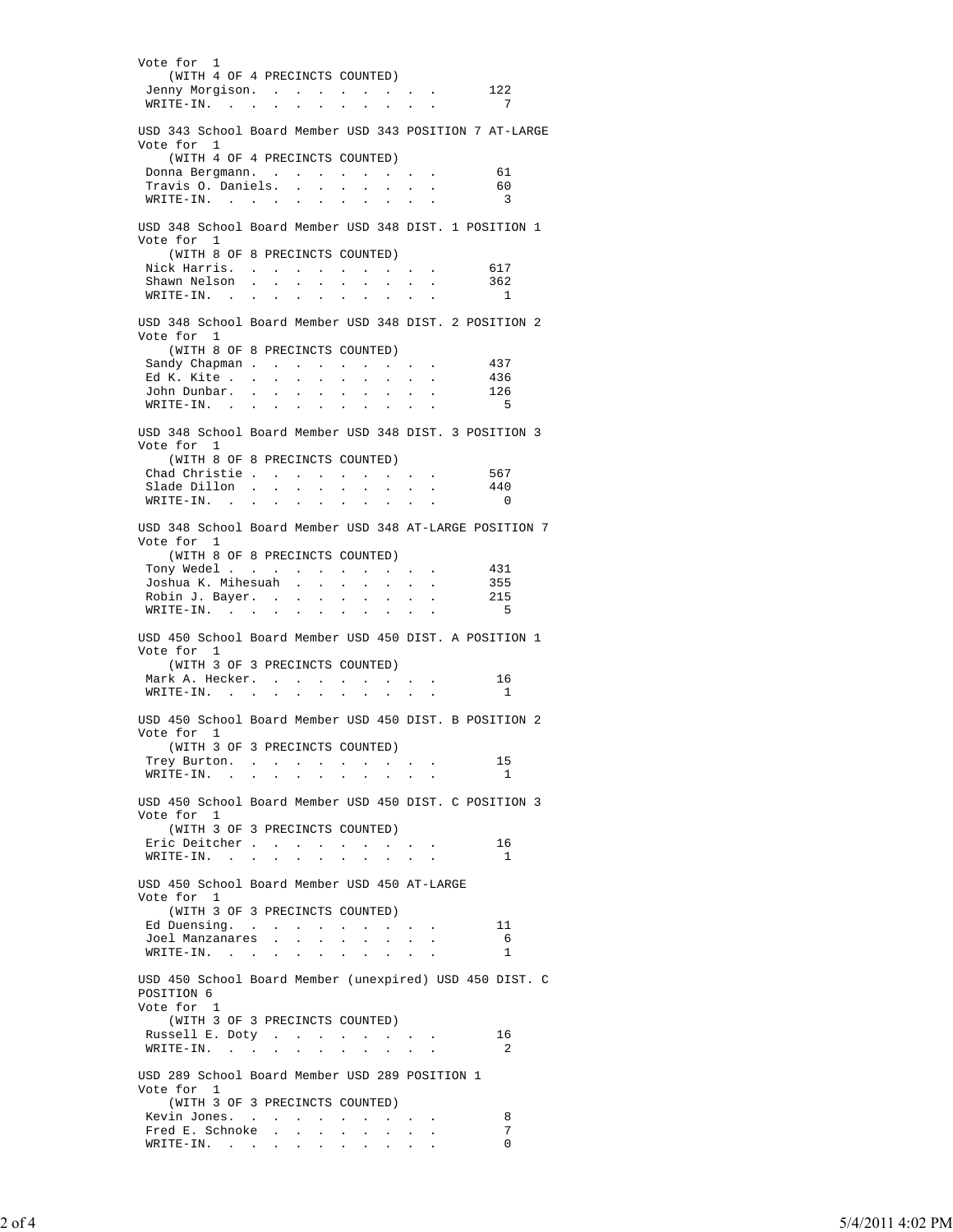USD 289 School Board Member USD 289 POSITION 2 Vote for 1 (WITH 3 OF 3 PRECINCTS COUNTED) Beth Watson. . . . . . . . . . . . . 10 Carrie Meyer . . . . . . . . . . . . 5 WRITE-IN. . . . . . . . . . . 0 USD 289 School Board Member USD 289 POSITION 3 Vote for 1 (WITH 3 OF 3 PRECINCTS COUNTED) Susan D Rader . . . . . . . . . . . . 9<br>WRITE-IN. . . . . . . . . . . . . . 0  $\mathtt{WRTTE-IN.} \quad . \quad . \quad . \quad . \quad . \quad . \quad . \quad . \quad . \quad .$  USD 289 School Board Member USD 289 POSITION 7 Vote for 1 (WITH 3 OF 3 PRECINCTS COUNTED) Dawn Hrabe Whalen. . . . . . . . 12 Vickie Bohi. . . . . . . . . . 3  $\texttt{WRTTE-IN.}$  . . . . . . . . . . . . . 0 USD 491 School Board Member USD 491 AT-LARGE Vote for 4 (WITH 4 OF 4 PRECINCTS COUNTED) Joe Pyle. . . . . . . . . . . 423 Belinda Rehmer. . . . . . . . . 421 Mark Chrislip . . . . . . . . . . . 399<br>Daniel Dickerson . . . . . . . . . 334 Daniel Dickerson . . . . . . . . . 334 Bryan Maring . . . . . . . . . . . 292 WRITE-IN. . . . . . . . . . . 15 USD 491 School Board Member (unexpired) USD 491 AT-LARGE (UNEXPIRED) Vote for 1 (WITH 4 OF 4 PRECINCTS COUNTED) Joseph Hurla . . . . . . . . . 421 WRITE-IN. . . . . . . . . . . 16 USD 434 School Board Member USD 434 POSITION 1 Vote for 1 (WITH 2 OF 2 PRECINCTS COUNTED) James H. Koger. . . . . . . . . . . 13<br>Dana Mentzer . . . . . . . . . . . . 3 Dana Mentzer . . . . . . . . . . . . 3  $\texttt{WRTTE-IN.}$  . . . . . . . . . . . . . 0 USD 434 School Board Member USD 434 POSITION 2 Vote for 1 (WITH 2 OF 2 PRECINCTS COUNTED) Mark A. VanCamp . . . . . . . . 13 WRITE-IN. . . . . . . . . . . . . 1 USD 434 School Board Member USD 434 POSITION 3 Vote for 1 (WITH 2 OF 2 PRECINCTS COUNTED) Chris Kendall . . . . . . . . . 14  $\texttt{WRTTE-IN.}$  . . . . . . . . . . . . . 2 USD 434 School Board Member USD 434 POSITION 7 AT-LARGE Vote for 1 (WITH 2 OF 2 PRECINCTS COUNTED) C. Michael Fawl . . . . . . . . . 11<br>Clayton R. Lee. . . . . . . . . . . . . 6 Clayton R. Lee. . . . . . . . . 6 Terri Boggs. . . . . . . . . . 1 WRITE-IN. . . . . . . . . . 0 Wakarusa Kaw Drainage District Vote for 3 (WITH 4 OF 4 PRECINCTS COUNTED) WRITE-IN. . . . . . . . . . . 15 Wakarusa Haskell Eudora Drainage Distric WAKARUSA/HASKELL/EUDORA DRAINAGE DIST Vote for 3 (WITH 4 OF 4 PRECINCTS COUNTED) WRITE-IN. . . . . . . . . . . 16 Douglas County Kaw Drainage District Vote for 3 (WITH 4 OF 4 PRECINCTS COUNTED) Charles Taylor. . . . . . . . . . 98<br>John A. Naramore John A. Naramore . . . . Michael D. Heck . . . . . . . . 90